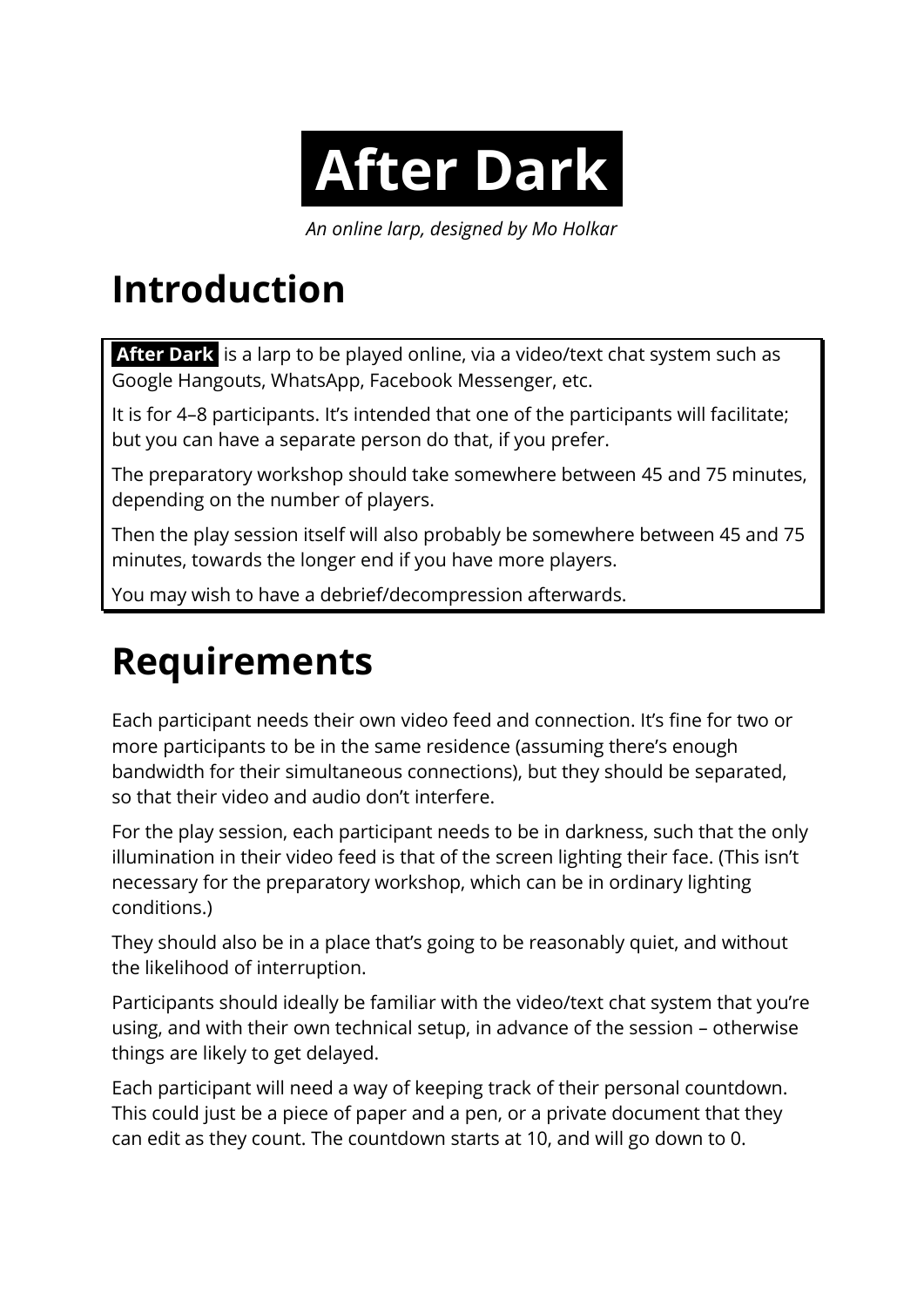They may also want to make personal notes during the workshop, as aidemémoire.

### **Background**

The facilitator should read this out at the start of the session:

**After Dark** takes place in a slightly-alternative present day. Humanity has been devastated by the Grey Plague, a roiling miasma that seems to almost knowingly seek people out and extinguish them. Those who still survive are holed up individually, knowing that they probably don't have long to live.

The Grey Plague leaves its victims lifeless but apparently unmarked. Its advance has been so swift and so terrible that it's not been possible to establish whether it's a poison, a bacterium, or what. There has been wild speculation about its source/cause, but no sound knowledge exists.

It's thought *[by the characters – the players know that this is not accurate]* to be attracted by light and by noise. Individuals are physically separated and enclosed, still connected together by what remains of the internet. But they know that they are almost certainly doomed – eventually the Grey Plague will find them, and snuff them out, one by one.

In the meantime, they chat online – remembering better times, saying the things that they wish that they'd said before.

# **Safety**

You should implement safety measures as appropriate for your group of participants, drawing on standard techniques for online larps. These might include [lines and veils](http://blog.ukg.co.uk/anonymous-lines-veils/); [cut](https://nordiclarp.org/wiki/Kutt); [brake](https://nordiclarp.org/wiki/Brems); [the X-card](https://docs.google.com/document/d/1SB0jsx34bWHZWbnNIVVuMjhDkrdFGo1_hSC2BWPlI3A/edit) (best to represent this by typing 'X' into the chat); [the door is open](https://leavingmundania.com/2014/02/27/primer-safety-in-roleplaying-games/). But most important is to make sure that everyone understands that there is to be [a shared culture of safety](https://leavingmundania.com/2015/08/04/your-larps-only-as-safe-as-its-safety-culture/) among participants.

There may also be a need to debrief/decompress together after the larp is over, as it can be quite emotionally intense.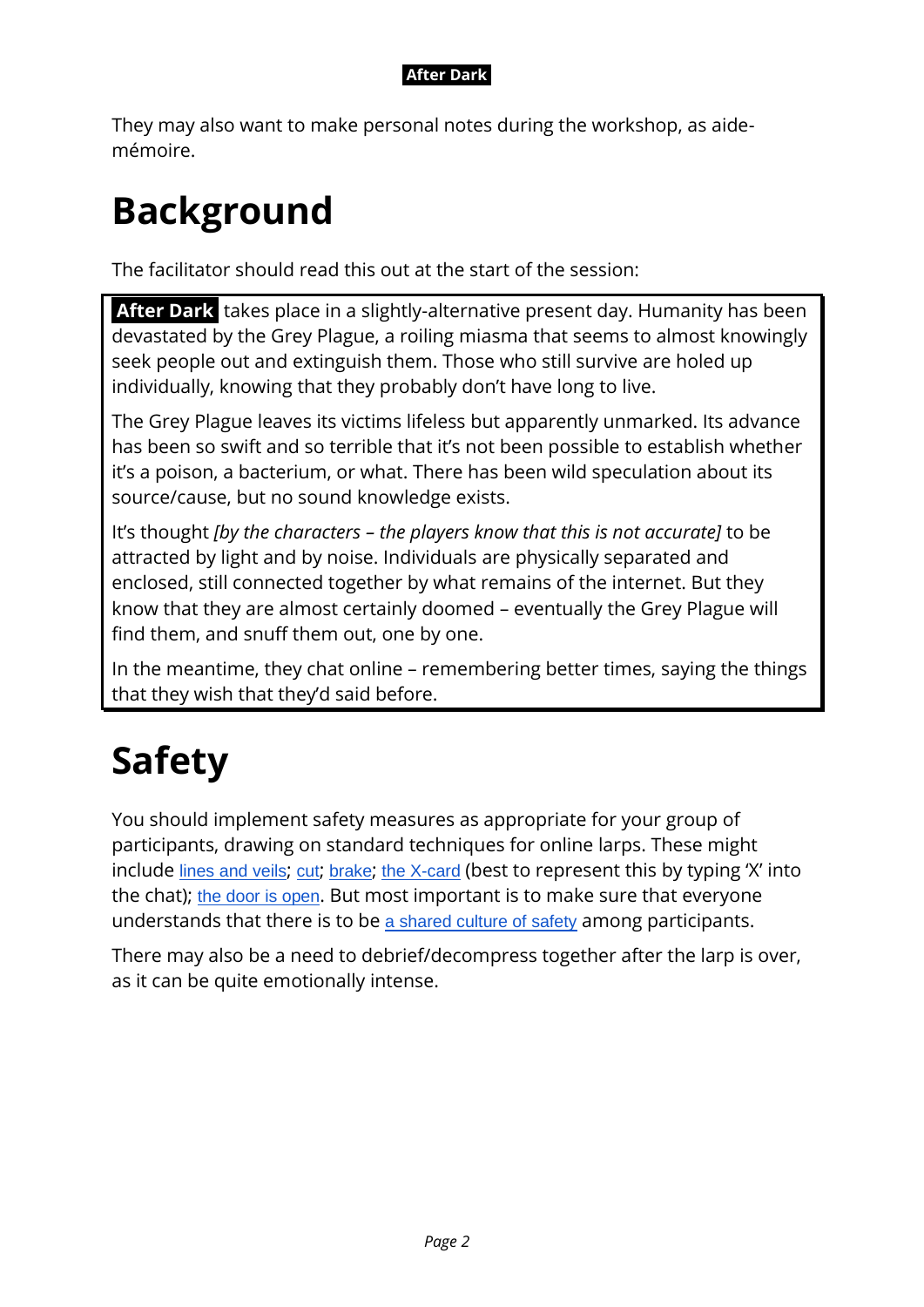

### **Scenarios**

**After Dark** can be used as a structure to play out a range of different scenarios. A scenario is basically: who are the group of characters who the larp will feature? The initial scenario, linked here, is called **Family Ties,** and is about members of an extended family. Another scenario, currently in development, is about scientists who are members of a research team.

You can create your own scenario, or use one of those that has been released and shared, as you wish. The larp's website will gather together any that people create and send in for public sharing.

A scenario consists of a set of relationships, a set of conversation prompts, and any instructions for use that are particular to that scenario rather than to **After Dark** in general. It's held in a Google spreadsheet.

You'll want to make your own copy of the scenario spreadsheet, so that you and your participants can write in it as you go through the workshop process. It'll also be useful if all the participants can read the scenario in advance of the larp session, so they can be at least a little familiar with what it contains, and not having to read everything from scratch on the day. But they shouldn't discuss it together, or start creating characters!

### **Workshop**

Once the players are (virtually) gathered together in whatever chat space has been chosen, the background has been read out, and any safety techniques explained, it's time to create the group of characters and their relationships. We'll go through this assuming that you're using the **Family Ties** scenario – if you're using a different scenario, the changes necessary should be either obvious or explained within it.

### **Preparation**

Start with each participant thinking individually and deciding what kind of role they would prefer to play in the group. In **Family Ties,** this means questions like: what generation do I want to be? Do I want to be a parent? Do I want to have a partner, a sibling, etc? Don't discuss these preferences with each other: keep them to yourselves, for now.

Participants should also each choose a name for their character.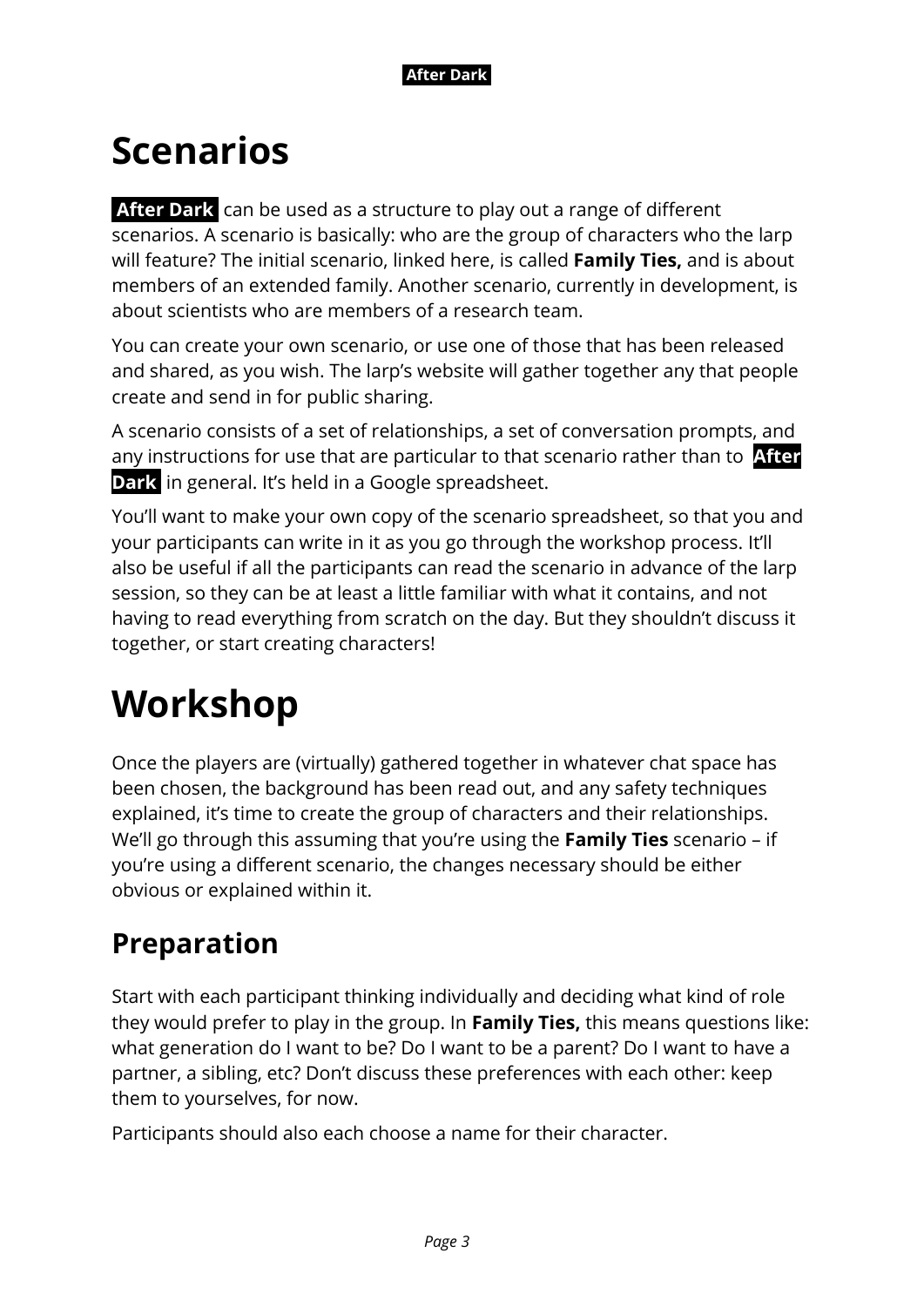Once everyone's chosen, go around the group and introduce your character by name, and say what kind of role you would prefer to play within the group, just in a sentence or two. Again, don't yet start discussing these and how they might or might not fit together.

It will be helpful if people can write their character name on a badge or sticker that will be visible to the camera.

### **Relationships and questions**

In turn, as called upon by the facilitator, each of the participants should do the following:

Choose one of the relationships from column C, writing their character name in the corresponding cell in column B.

Offer it to one of the other participants, as a suggestion for the relationship between their two characters.

If that participant is happy to receive the offer, they write their character name in the corresponding cell in column E.

(If they refuse it, the offerer should instead offer a different relationship to a different participant.)

The offerer then asks the receiver the corresponding question in column D. The receiver answers it.

Both the relationship and the question can be tweaked by mutual agreement, if there's some detail that doesn't work for both of the participants.

Once that's settled, it's the next person's turn to do the same thing.

Keep going around the group until each character has exactly one relationship (either as offerer or as receiver) with each of the others. So, if there are five of you, then you'll end up with 10 relationships chosen and allocated from the list; if six, then 15; and so on. Some people may complete their 'set' before others, or some might end up receiving a lot of offers but not making many – that's all OK. As long as everyone ends up with the right number.

During this process, people may wish to keep personal notes of things that they want to remember relating to the relationships, the questions and answers, and the other characters.

They should also make a note that their countdown, at the start of play, is at 10.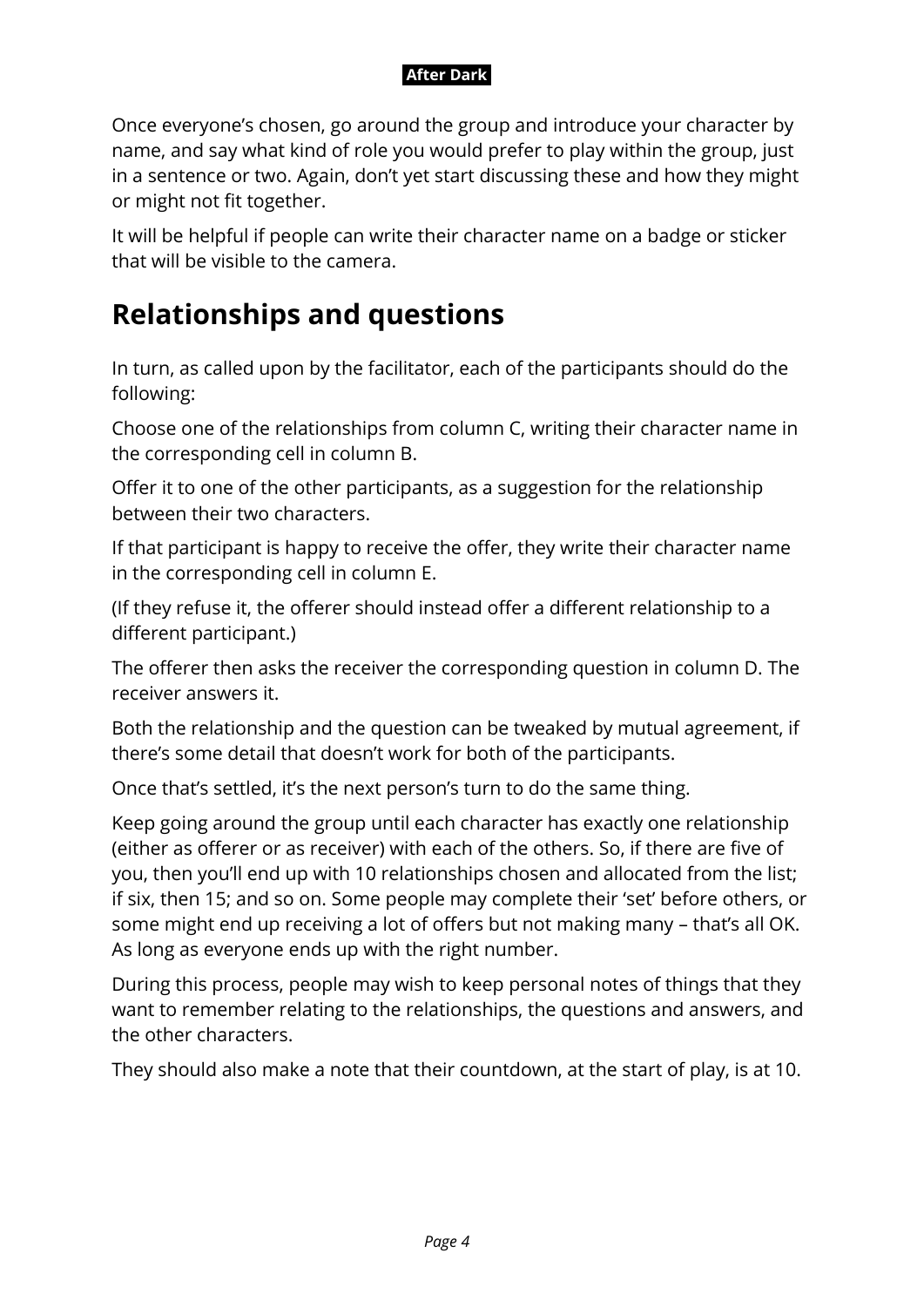### **Play**

Now you are ready to play **After Dark.** Everyone should get into darkness. The ideal is that the only illumination is the light of the screen on their face: this might not be achievable, but just try to get it as dark as you can.

Your character believes that light and noise attract the Grey Plague. So they will not speak – and if they make involuntary noises, such as gasping or sobbing or chuckling, they will probably look around very nervously.

(Not speaking is actually a game rule, not just a behaviour pattern. You might think that your character would like to end their miserable life quickly, by shouting and attracting the Grey Plague: but you are not allowed to do so, or to use any other kind of speech, or to make any other loud noise. Think of some reason why they change their mind.)

Once everyone is comfortable, the facilitator should announce that play is starting. After that, no-one speaks.

Play takes place by conversation in the text chat channel, and by observing people's faces as they think, react, and emote.

During play, when a character experiences a strong emotion (of any kind – love, hate, laughter, nausea, whatever), they should post an appropriate yellow-faceemoji into the chat, to mark this. And decrease their countdown by 1. The characters don't know, but the players do: the Grey Plague is actually drawn by emotion. When a character's countdown reaches 0, it will come for them.

(Each participant should decide for themselves what they consider to be a strong enough emotion to be worthy of an emoji and countdown. And this can change during play: you might feel that you're getting progressively numbed, or sensitized, for example. You can use this flexibility to pace your character's story, so that you don't find yourself going through your countdown quicker/slower than you wanted to.)

(Don't tell people what your current countdown number is. It's a meta thing, not an actual number that exists in the game reality. It is only for you to know. Of course you can try to keep track of other people's countdowns, if you like, by counting the number of yellow-face-emojis that they post – but we don't recommend doing so.)

The chat is just a general conversation among the group. If your character wished to address a remark to one person in particular, you should include their name, but the other characters will also see it. Characters should use the same kind of online chat behaviours as they would in normal life – but they should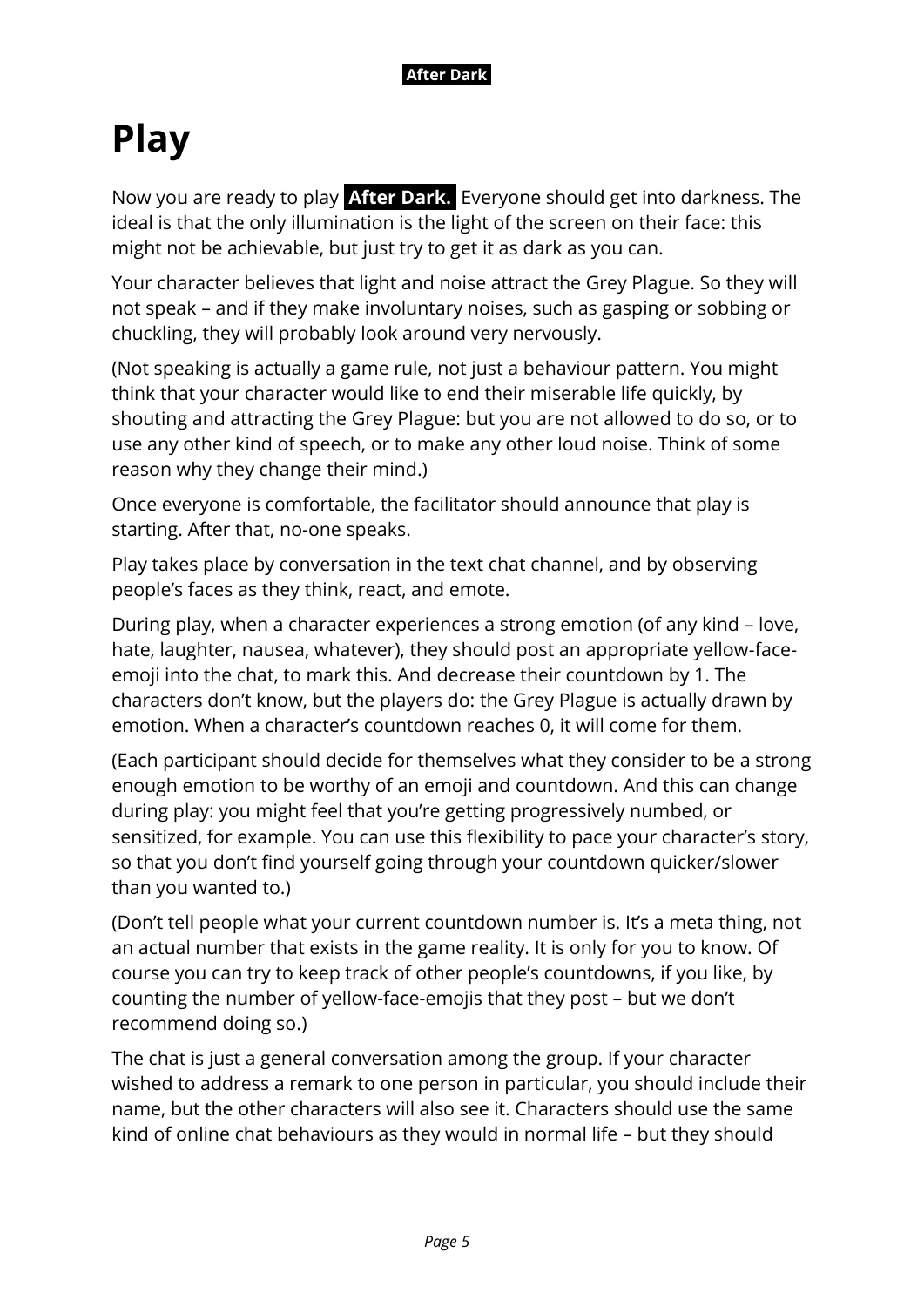avoid the use of yellow-face-emojis, except where they indicate a countdown as discussed above. Other emojis are fine to use.

The scenario includes a set of possible conversation prompts that can be used if the dialogue starts to flag, or if a participant can't think of anything spontaneous to say. But it's OK to have pauses, when people are thinking and feeling strongly – don't be too worried about leaving gaps between comments.

As your countdown decreases, your character will start to feel a growing dread – a sense that time is running out. They don't know why, they don't know how; but they increasingly feel that this may be the last conversation that they will be having.

So the general direction of the conversation is this: we can still talk to each other now, but before long we may all be dead. Let's think about experiences together, disputes that should be cleared, declarations that should be made – we don't want to go to our deaths leaving anything important unsaid.

### **Play after death**

When your countdown reaches 0, your character is dead. You should turn off your camera, and mute your microphone. You shouldn't scream, or go into death agonies, or collapse to the floor with a thump, or anything like that – your character just slides without warning from this life into the next.

But you will still keep playing, in the text chat – rather than representing your character, you now represent the other characters' memories of them.

When your character is dead, they can only talk about memories that other characters have of them, and things that have already happened – they can't say anything that didn't happen or wasn't said during their life.

(You can invent these memories, though – it doesn't have to be something that has actually come up already during play. "You remember when we took a bike ride together, last summer…")

You should put your comments, when dead, in square brackets, or italics, or the third person, or prefaced by the word "Memory:" or "You remember when…", or something like that – so that people can easily distinguish them from the comments of people who are still alive.

You should try and make them happy, or otherwise positive, memories – you want the others to remember the good things about your character.

If the memory that you write is something that is relevant to only one particular character ("You remember that secret thing we did together that no-one else knew about…"), rather something that the group as a whole can remember, then other characters should not react to it being posted.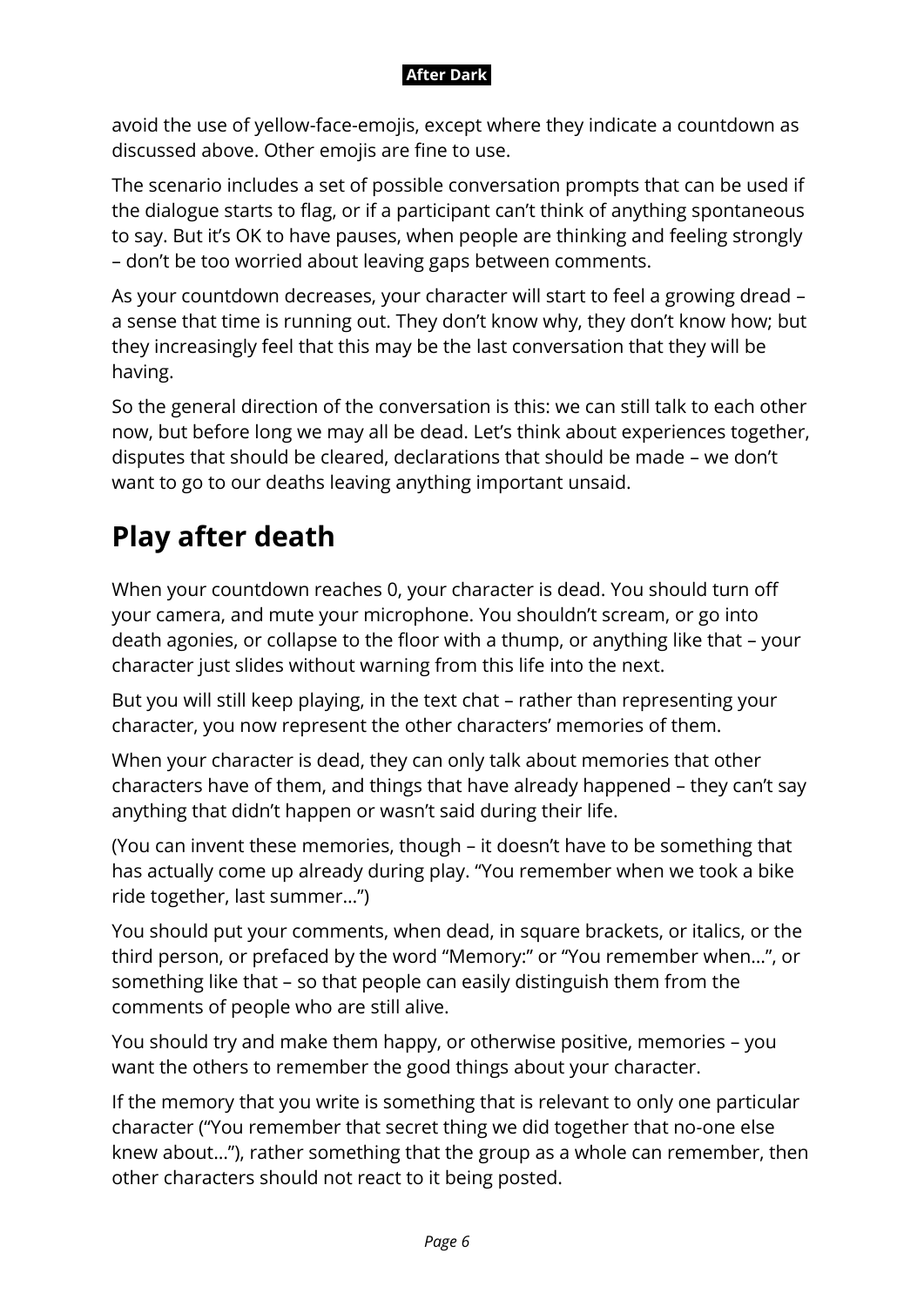When dead, you no longer feel emotion, so you should no longer post any yellow-face-emojis.

### **Summary of play**

- Keep your camera on, with the screen lighting your face.
- Keep your audio on, but be quiet.
- Start your countdown at 10.
- Play happens by conversation in the text chat window, in real time.
- Don't be afraid of pauses where no-one writes anything for a while.
- If you want to write something but can't think of anything, use the conversation prompts.
- Each time your character feels a strong emotion, post an appropriate yellowface-emoji, and decrement your countdown by 1.
- (Don't post your countdown number. That is just for you to know.)
- As your countdown decreases, your character feels an increasing dread and sense that time is running out.
- When your countdown reaches 0, you are dead. Turn off your camera and mute your microphone.
- Once dead, you are now playing as the others' memory of your character. Mark your comments accordingly, and try to make them positive.

# **End of the larp**

**After Dark** ends when the last person dies. The facilitator should type "THE END" into the chat.

Then everyone can turn their camera and microphone back on, and the participants can talk as normal again, as themselves rather than as their characters.

You will probably want to debrief/decompress a little. We aren't prescribing a particular routine: you should decide, together and individually, what is going to work best for you, to help process the feelings that have arisen during the larp, and to move back to your normal selves.